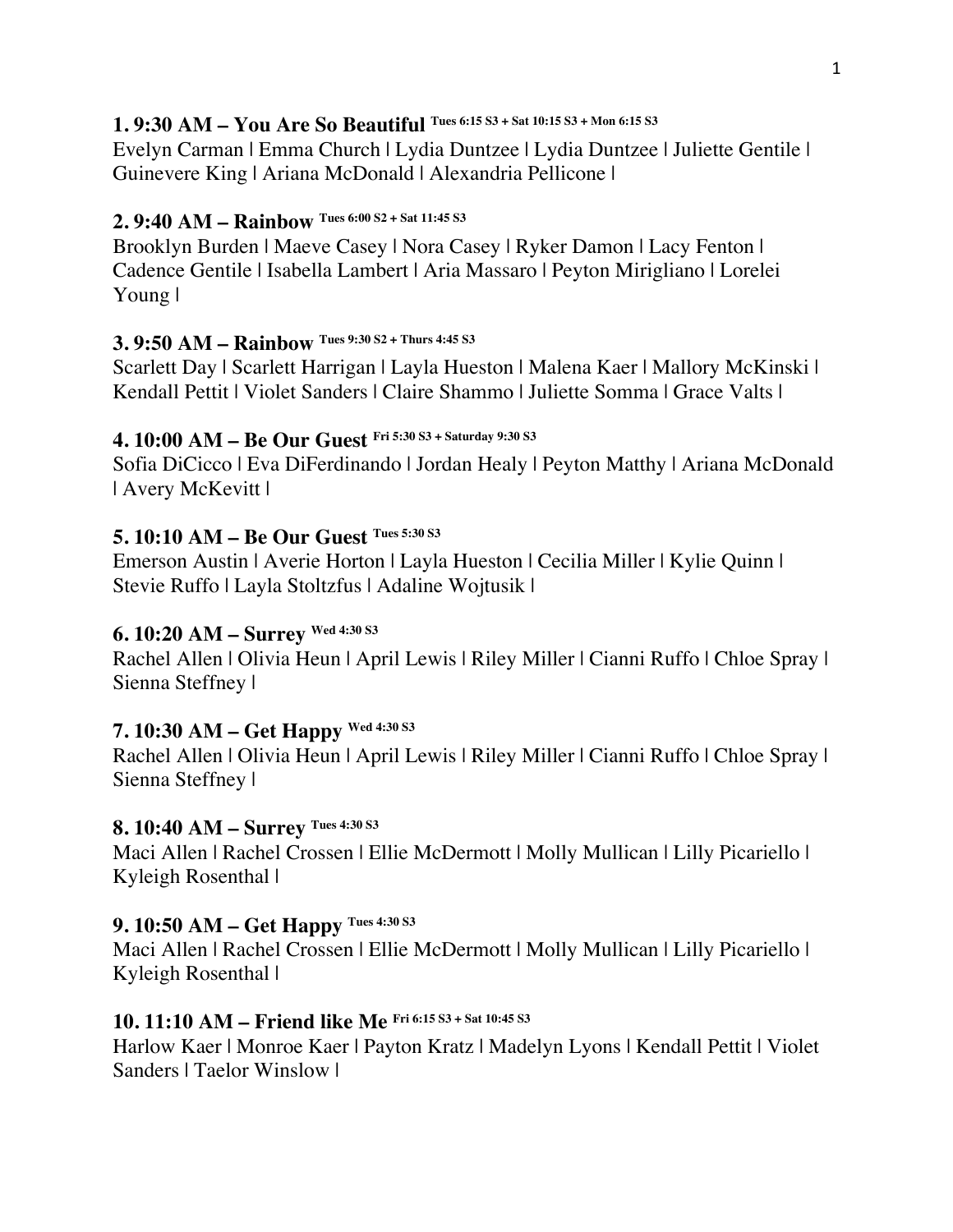#### **11. 11:20 AM – Friend Like Me Tues 6:00 S1**

Rachel Allen | Trinity Burns | Abigail Carman | Charlotte Meehl | Isabella Pellicone | Cecilia Perno | Kaelyn West | Genevieve Wojtusik | Zoey Young |

## **12. 11:30 AM – Friend like Me Thurs 4:30 S1**

Sophia Egner | Wednesday Egner | Dane Gillespie | Joan Kelly | Ashlyn Kornuszko | Bradley Lucas | Charliee Lucas | Cianni Ruffo | Miranda Schandein | Gianna Snee | Karly Trauger |

## **13. 11:40 AM – Friend like Me Mon 5:15 S3**

Maci Allen | Nora Brace | Peyton Hickey | Leah Lopez | Molly Mullican | Samantha Richman | Catherine Vogel | Olivia Wetzel |

# **14. 11:50 AM – Tomorrow Thurs 5:45 S3 + Wed 5:30 S3 + Fri 4:30 S3**

Vera Duntzee | Serenity Krol | Presley Lockett | Charliee Lucas | Kara Mehta | Ashlyn Murphy | Isabella Penge | Miranda Schandein | Chloe Thompson | Catherine Vogel | Kaelyn West |

# **15. 12:00 PM – Love Train Thurs 5:45 S3 + Wed 5:30 S3 + Fri 4:30 S3**

Vera Duntzee | Serenity Krol | Presley Lockett | Charliee Lucas | Kara Mehta | Ashlyn Murphy | Isabella Penge | Miranda Schandein | Chloe Thompson | Catherine Vogel | Kaelyn West |

# **16. 12:10 PM – True Colors Wed 6:30 S3**

Fallon Brotherton | McKenzie Krout | Siena Olivieri | Sophia Perrone | Jenna Rumford

# **17. 12:20 PM – Magic Wed 6:30 S3**

Fallon Brotherton | McKenzie Krout | Siena Olivieri | Sophia Perrone | Jenna Rumford

# **18. 12:40 PM – No Rest For The Wicked Thurs 5:30 S1**

Gabriella Bradley | Amelia Braun | Tyler Dailey | Avery Devers | Caylee Gorniowsky | Kayla Koritko | McKenzie Krout | Allison Lorenzi | Jacob Lucas |

# **19. 12:50 PM – No Rest For The Wicked Mon 6:15 S2**

Mia Brennan | Blake Crouthamel | Madison Goldsmith | Juliana Jaskowiak | Zoey Lopez | Mila Lyons | Elizabeth McKevitt | Lilyana Meister | Alexis Urbank | Janiya Whiteside |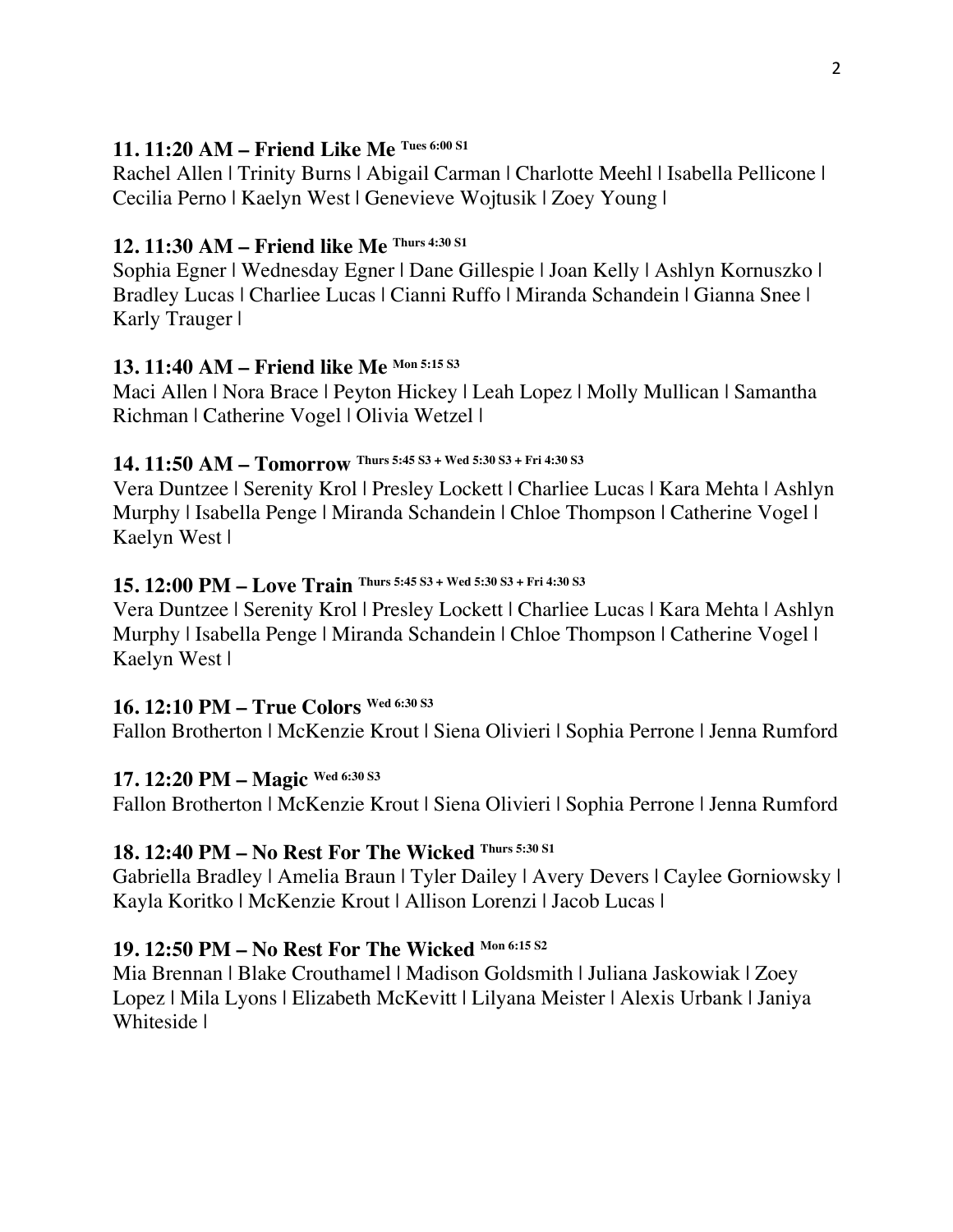#### **20. 1:00 PM – No Rest For The Wicked Tues 6:15 S4**

Mckenna Ardiff | Mackenzie Lafferty Burch | Sophia Lanz | Jacob Lucas | Briella Ruger |

#### **21. 1:10 PM – Wash That Man Mon 4:45 S1**

Mckenna Ardiff | Mia Brennan | Blake Crouthamel | Juliana Jaskowiak | Presley Lockett | Zoey Lopez | Mila Lyons | Lilyana Meister | Alexis Urbank | Janiya Whiteside |

## **22. 1:20 PM – With a Little Help From My Friends Fri 5:45 S2**

Mckenna Ardiff | Blake Crouthamel | Mackenzie Lafferty Burch | Charliee Lucas | Jacob Lucas | Mila Lyons | Rylee Meehl | Lilyana Meister | Janiya Whiteside |

#### **23. 1:30 PM – Waltzing Buttercups Fri 4:30 S1**

Mckenna Ardiff | Mia Brennan | Blake Crouthamel | Juliana Jaskowiak | Zoey Lopez | Charliee Lucas | Jacob Lucas | Mila Lyons | Lilyana Meister | Isabella Pellicone | Alexis Urbank | Janiya Whiteside |

# **24. 1:40 PM – Something Stupid Tues 5:00 S2**

Hailey Bollenbach | Amelia Braun | Noelle Davidowicz | Caylee Gorniowsky | Claire Howley |

# **25. 1:50 PM – Wash That Man Mon 6:15 S1 + Mon 4:45 S4**

Hailey Bollenbach | Alexandria Bombas | Amelia Braun | Lucia Cole | Paige Crouthamel | Noelle Davidowicz | Caylee Gorniowsky | Claire Howley | Jacob Lucas | Elizabeth McKevitt | Sarah Urbank | Teagan Winslow |

#### **26. 2:00 PM – One More Time Mon 4:45 S4**

Elizabeth McKevitt | Teagan Winslow |

#### **27. 2:10 PM – Giselle Fri 5:45 S1**

Eryn Benner | Alexandria Bombas | Lillian Canup | Lucia Cole | Paige Crouthamel | Abigail Hermann | Lily Pride | Sarah Urbank |

# **28. 2:20 PM – The Power Mon 5:00 S2**

Alexandria Bombas | Paige Crouthamel | Danielle Dougherty | Anna Kotsatos | Samantha Phy | Emily Sadowski | Sarah Urbank | Sophia Weaver | Lillian Wojcichowski | Alyssa Wolfe |

# **29. 2:30 PM – Spirit Fri 6:45 S2**

Allison Becker | Eryn Benner | Lillian Canup | Paige Crouthamel | Abigail Hermann |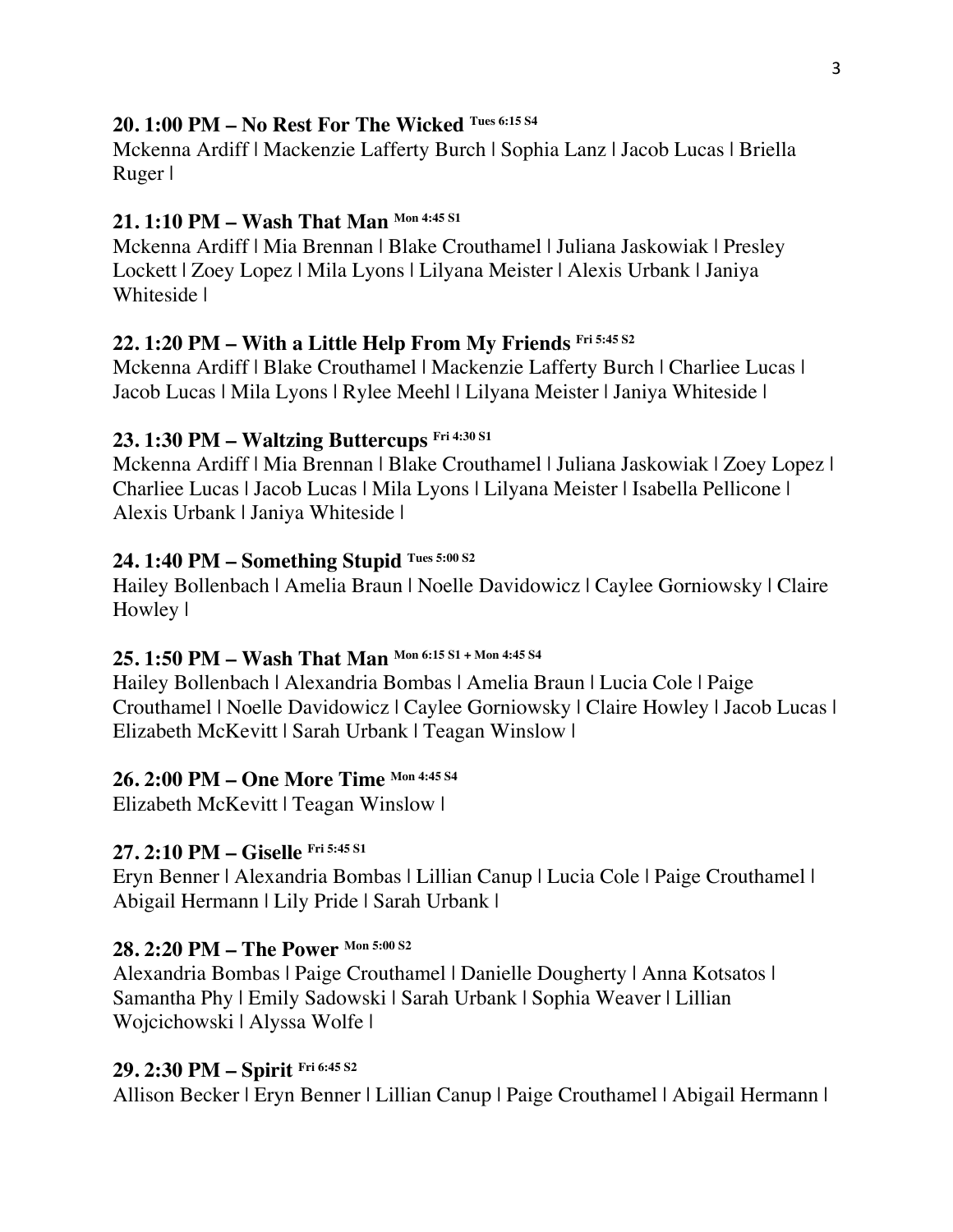#### **30. 2:40 PM – Rainbow Thurs 4:30 S4**

Katie Amrein | Lily Bean | Gabriella Bradley | Amelia Braun | Caylee Gorniowsky | Jacob Lucas | Ava Meehl | Victoria Oliver |

## **31. 2:50 PM – Delirious Fri 7:15 S4 + Thurs 7:45 S3**

Ella Cole | Emmerie Faber | Peyton Kenefic | Addie Miekley | Ella Needleman | Sophia Resch | Noel Rollerson | Annalisa Rooney |

### **32. 3:00 PM – On The Floor Thurs 5:45 S4**

Lexi Boss | Gianna Grumer | Macy Medlin | Ella Patras |

## **33. 3:10 PM – Moment For Life Mon 7:15 S4**

Elizabeth Abbonizio | Lexi Boss | Michaela Cherry | Lily Frazier | Ashleigh Marino | Jessica McGowan | Ella Patras | Mikayla Resch | Emily Thran | Savanna Vinyard |

# **34. 3:30 PM – Jailhouse Rock Wed 7:00 S2**

Gianna Armstrong | Allison Becker | Samantha Blumberg | Noel Rollerson | Isabella Schaefer | Ava Vellios |

## **35. 3:40 PM – Bella Notte Tues 7:00 S2**

Samantha Blumberg | Noel Rollerson | Isabella Schaefer | Ava Vellios |

# **36. 3:50 PM – The Power Fri 6:00 S4**

Sophia Charnetski | Colie Checkovage | Zoe Dominek | Chelsea Goldring | Lia Olivieri | Reese Raby | Ava Stewart | Chrissy Zoog |

# **37. 4:00 PM – The Power Tues 5:00 S4 + Sat 11:45 S2**

Kendall Armstrong | Noelle Davidowicz | Hailey Miller | Victoria Oliver | Sophia Pearlman | Lillian Peck |

# **38. 4:10 PM – Moving On Up Mon 4:30 S5**

Charlie Breen | Colie Checkovage | Gianna Linsalata | Amiya Lipford | Julia O'Donnell | Lia Olivieri | Lily Quirk | Lillian Ruggieri |

# **39. 4:20 PM – Neverland Fri 6:00 S5**

Gianna Armstrong | Ava Bachinsky | Lily Bean | Charlie Breen | Leah Ciccarelli | Avery Conlon | Kathryn Ennis | Chloe Frank | Kaylin McCusker | Stella Monaghan | Julia O'Donnell | Lily Quirk | Noel Rollerson | Lillian Ruggieri | Emily Sadowski | Lucy Vogel | Francesca Volterano |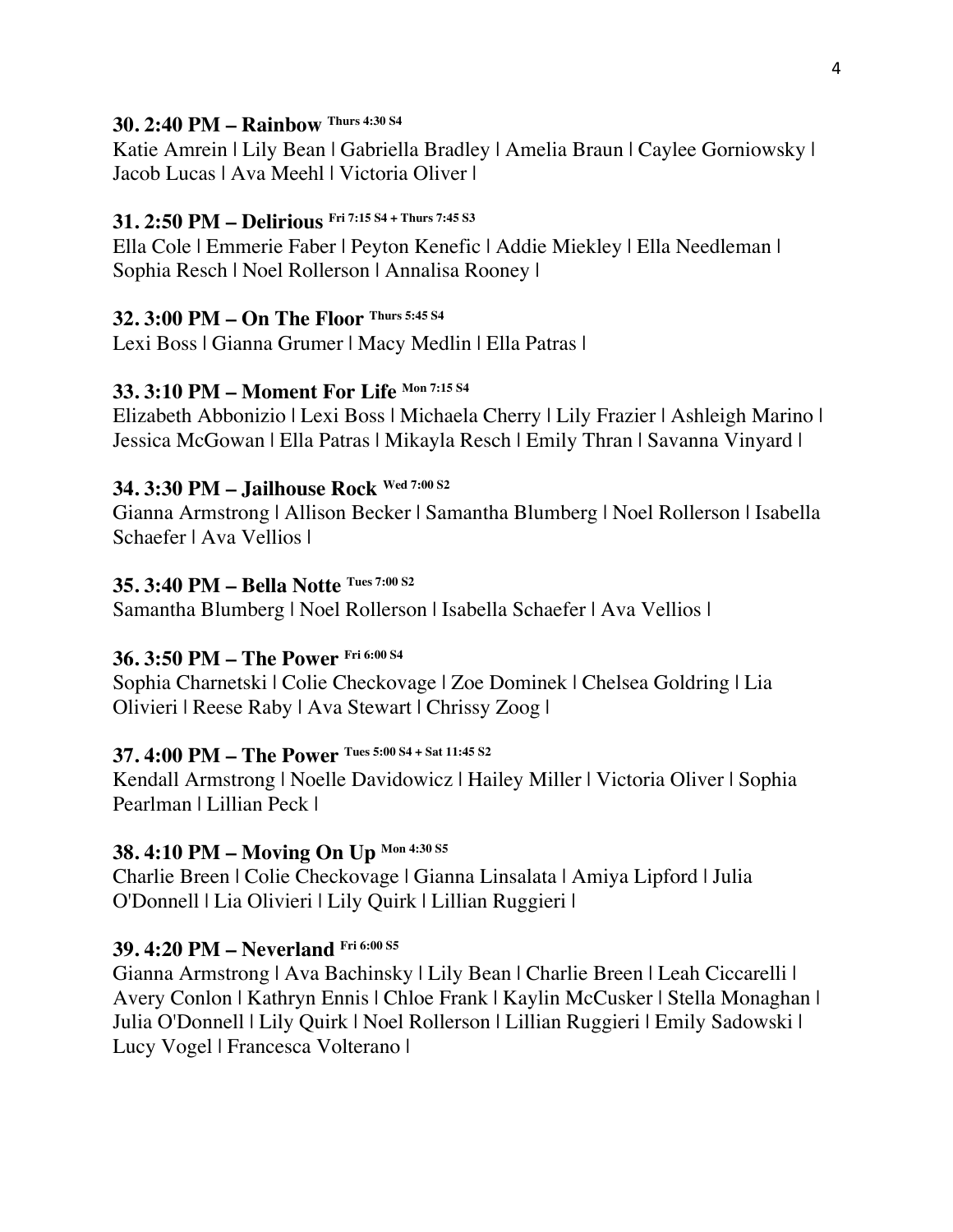#### **40. 4:30 PM – Delirious Mon 6:00 S4 + Tues 7:30 S4**

Chloe Casper | Kathryn Ennis | Chloe Frank | Isabella Lorenzi | Cameron McHale | Lily Quirk | Maxine Roberts | Leilani Tiong | Francesca Volterano |

# **41. 4:40 PM – Bach Concerto 1 Fri 7:15 S5**

Gianna Armstrong | Ava Bachinsky | Lily Bean | Charlie Breen | Colie Checkovage | Avery Conlon | Kaylin McCusker | Julia O'Donnell | Victoria Oliver | Lia Olivieri | Lily Quirk | Erin Ruddell | Lillian Ruggieri | Emily Sadowski | Lucy Vogel | Francesca Volterano |

# **42. 4:50 PM – Belle Fleurs Fri 8:15 S5**

Ellie Burroughs | Ella Cole | Evelyn Da Silva | Kathryn Ennis | Chloe Frank | Callie MacClay | Brooke Maddox | Julia O'Donnell | Taylor Paterson | Erin Ruddell | Anushka Saha | Francesca Volterano |

# **43. 5:00 PM – Moving on Up Sat 11:00 S4**

Ava Bachinsky | Lily Bean | Leah Ciccarelli | Avery Conlon | Abigail Hermann | Kaylin McCusker | Emily Sadowski | Lucy Vogel | Francesca Volterano |

## **44. 5:10 PM – La Bayadere Wed 6:15 S4**

Lexi Boss | Gianna Grumer | Taylor Paterson | Anushka Saha |

# **45. 5:20 PM – The Power Thurs 6:45 S2**

Kaylin McCusker | Aubree McGuinness | Mallory McGuinness | Roxy Medlin | Emma Mercado | Erin Minster | Bella Young |

#### **46. 5:30 PM – Flower Festival Tues 7:40 S5**

Ellie Burroughs | Ella Cole | Peyton Kenefic | Callie MacClay | Lilya Moriarty | Leilani Tiong |

# **47. 5:40 PM – Sense & Sensibility Tues 6:30 S5**

Mackenzie Baer | Chloe Casper | Bailey Dunn | Kathryn Ennis | Chloe Frank | Julia Kealey | Amiya Lipford | Brooke Maddox | Olivia McCarthy | Maya Petrasovits | Ella Richey |

# **48. 5:50 PM – My Strongest Suit Tues 4:30 S1**

Mackenzie Baer | Chloe Casper | Ella Cole | Bailey Dunn | Kathryn Ennis | Chloe Frank | Julia Kealey | Peyton Kenefic | Maya Petrasovits | Ella Richey |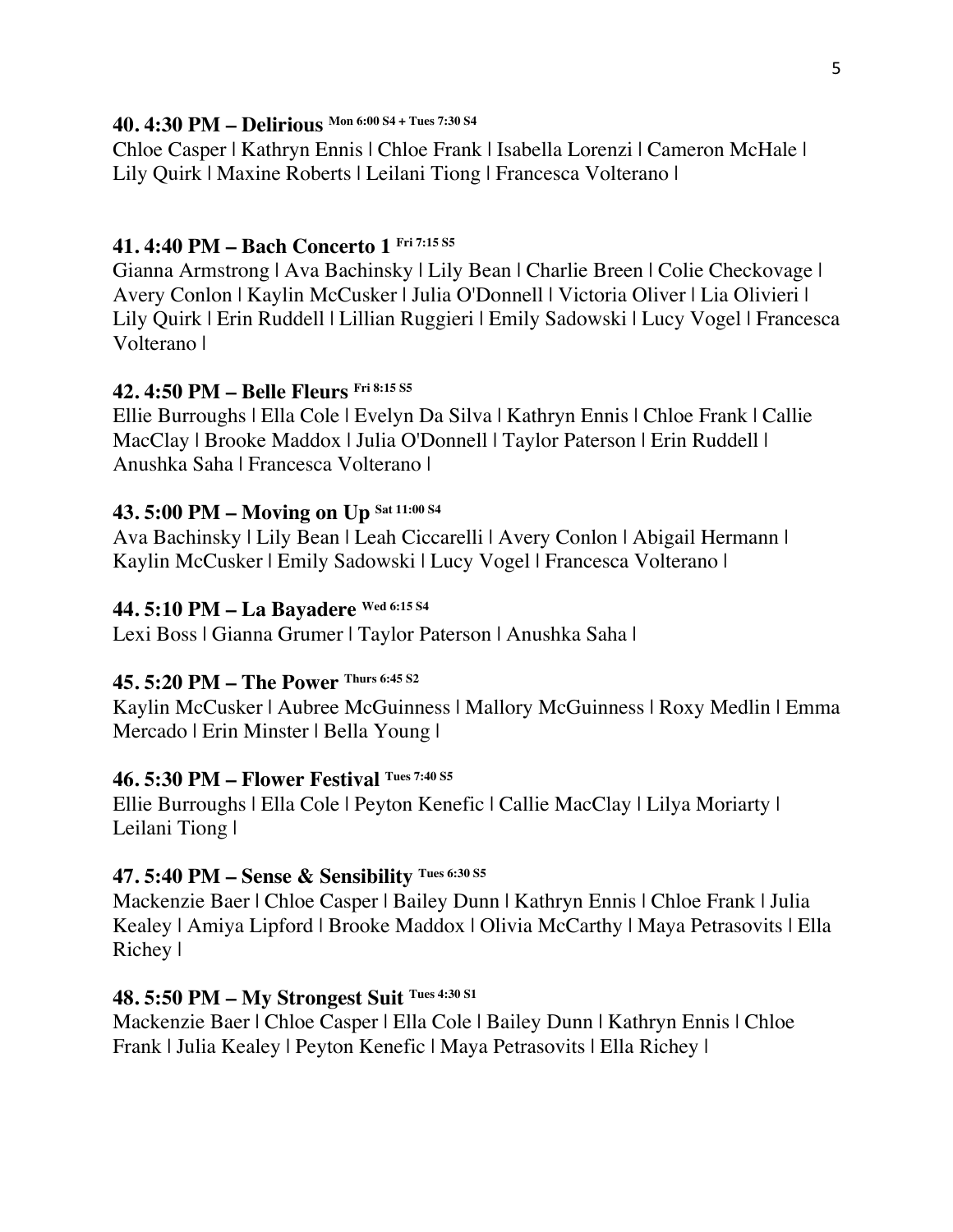#### **49. 6:10 PM – Faith Wed 5:45 S2 + Thurs 8:00 S2**

Ellie Burroughs | Evelyn Da Silva | Julia Gildersleeve | Addi Hurley | Riley Loughlin | Callie MacClay | Brooke Maddox | Ashleigh Marino | Lilya Moriarty | Taylor Paterson | Emma Roby |

#### **50. 6:20 PM – This is Me Wed 6:45 S1**

Sadie Brotherton | Ellie Burroughs | Chloe Casper | Peyton Kenefic | Callie MacClay | Brooke Maddox | Jocelyn McCauley | Lilya Moriarty |

#### **51. 6:30 PM – Romeo & Juliette Tues 5:00 S5**

Jayden Austin | Lana Checkovage | Kaylee Chesla | Evelyn Da Silva | Jamie Dina | Olivia Heinrichs | Emma Jacobsen | Alexis Kenefic | Braelyn Lockett | Bridget McEachern | Alyssa Nocito | Lexie Repic |

### **52. 6:40 PM – Turn to Stone Thurs 8:00 S1**

Lana Checkovage | Kaylee Chesla | Jamie Dina | Olivia Heinrichs | Emma Jacobsen | Alexis Kenefic | Tayten Kovach | Braelyn Lockett | Alyssa Nocito | Lexie Repic |

### **53. 6:50 PM – Moment for Life Thurs 6:30 S1**

Cecilia Boag | Samantha Carden | Lana Checkovage | Evelyn Da Silva | Addi Hurley | Alexis Kenefic | Braelyn Lockett | Callie MacClay | Brooke Maddox | Lilya Moriarty | Lexie Repic |

#### **54. 7:00 PM – Fever Wed 4:30 S5**

Jayden Austin | Lana Checkovage | Kaylee Chesla | Jamie Dina | Olivia Heinrichs | Emma Jacobsen | Alexis Kenefic | Braelyn Lockett | Olivia McCarthy | Bridget McEachern | Alyssa Nocito | Lexie Repic | Emma Winters |

### **55. 7:10 PM – Headsprung Thurs 5:15 S5**

Jayden Austin | Kaylee Chesla | Sami Flynn | Sophia Hallquist | Julia Heinrichs | Emma Jacobsen | Tayten Kovach | Bridget McEachern | Alyssa Needleman | Alyssa Nocito | Victoria Offner | Kayla Rooney |

#### **56. 7:20 PM – Les Sylphide Wed 7:30 S4**

Olivia Boylan | Sami Flynn | Alie Galati | Julia Heinrichs | Alyssa Needleman | Victoria Offner | Emily de Fonteny |

#### **57. 7:30 PM – Gold Tues 7:00 S1**

Olivia Boylan | Sami Flynn | Alie Galati | Alyssa Needleman | Emily de Fonteny |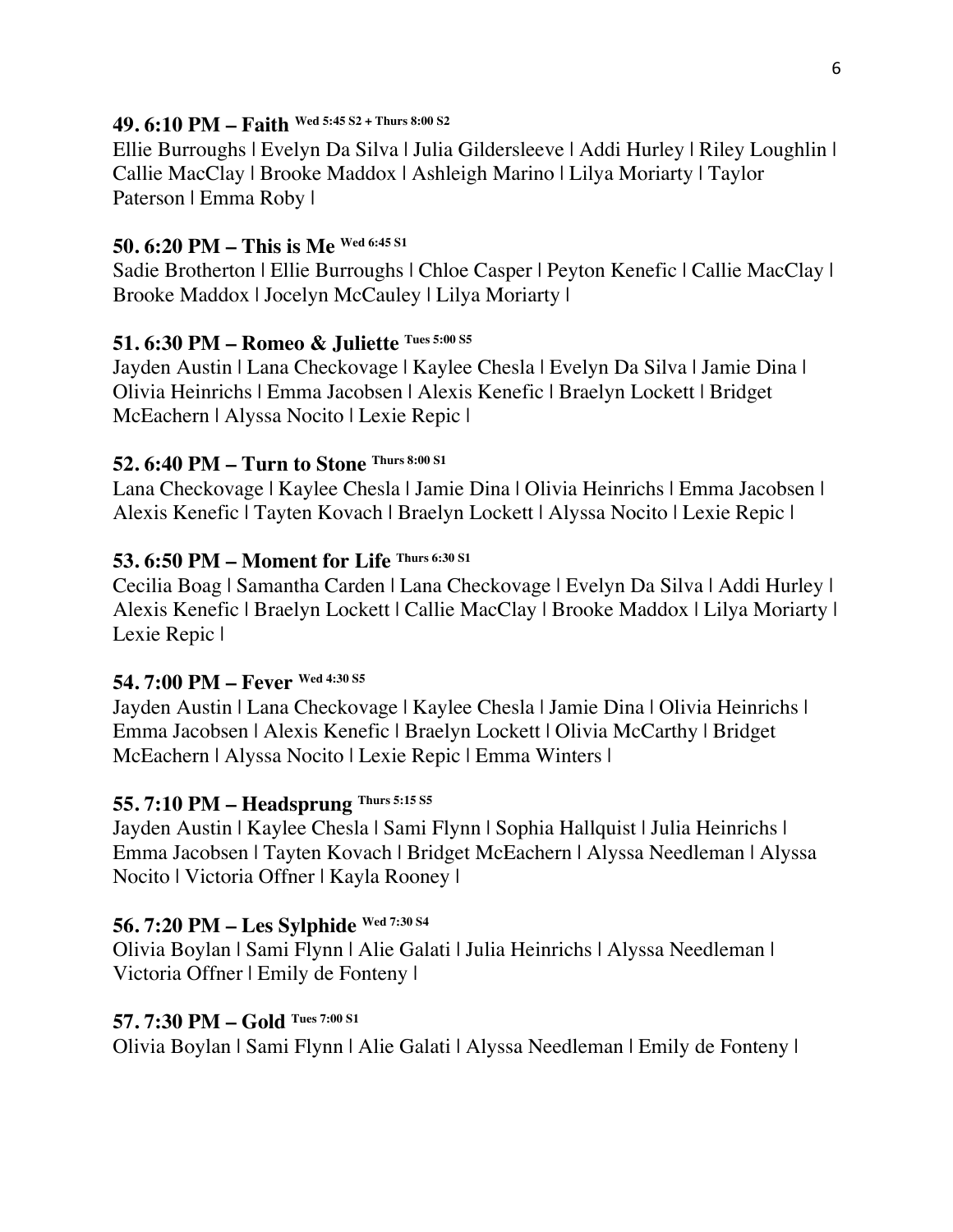#### **58. 7:40 PM – Two Thurs 6:30 S4**

Lexi Boss | Olivia Boylan | Sami Flynn | Gianna Grumer | Alyssa Needleman |

# **59. 7:50 PM – Headsprung Mon 7:15 S5**

Abigail Bombas | Olivia Boylan | Brooke Cracknell | Cecilia Gutekunst | Sophia Hallquist | Ava Lapa | Jordyn Lee | Shea Lubin | Abigail Maletz | Logan McCurry | Emily Murta | Jorja Quirk | Hope Rumford | Morgan Salmon | Elin Wood |

## **60. 8:00 PM – Pas de Sept Sat 9:45 S1**

Alie Galati | Julia Heinrichs | Angelina Iadonisi | Ava Lapa | Abigail Maletz | Emily Murta | Morgan Salmon |

## **61. 8:10 PM – Come Here for Love Thurs 6:30 S5**

Brooke Cracknell | Sophia Hallquist | Tayten Kovach | Ava Lapa | Shea Lubin | Abigail Maletz | Logan McCurry | Emily Murta | Alyssa Nocito | Jorja Quirk | Hope Rumford | Morgan Salmon | Elin Wood |

# **62. 8:20 PM – Haydn String Quartet Tues 3:45 S5**

Brooke Cracknell | Cecilia Gutekunst | Sophia Hallquist | Angelina Iadonisi | Tayten Kovach | Ava Lapa | Jordyn Lee | Shea Lubin | Abigail Maletz | Logan McCurry | Emily Murta | Jorja Quirk | Hope Rumford | Morgan Salmon | Emma Winters | Elin Wood |

#### **63. 8:30 PM – Cell Block Tango Mon 5:45 S1**

Abigail Bombas | Brooke Cracknell | Cecilia Gutekunst | Sophia Hallquist | Julia Heinrichs | Angelina Iadonisi | Tayten Kovach | Ava Lapa | Jordyn Lee | Shea Lubin | Abigail Maletz | Logan McCurry | Emily Murta | Victoria Offner | Jorja Quirk | Hope Rumford | Morgan Salmon | Elin Wood |